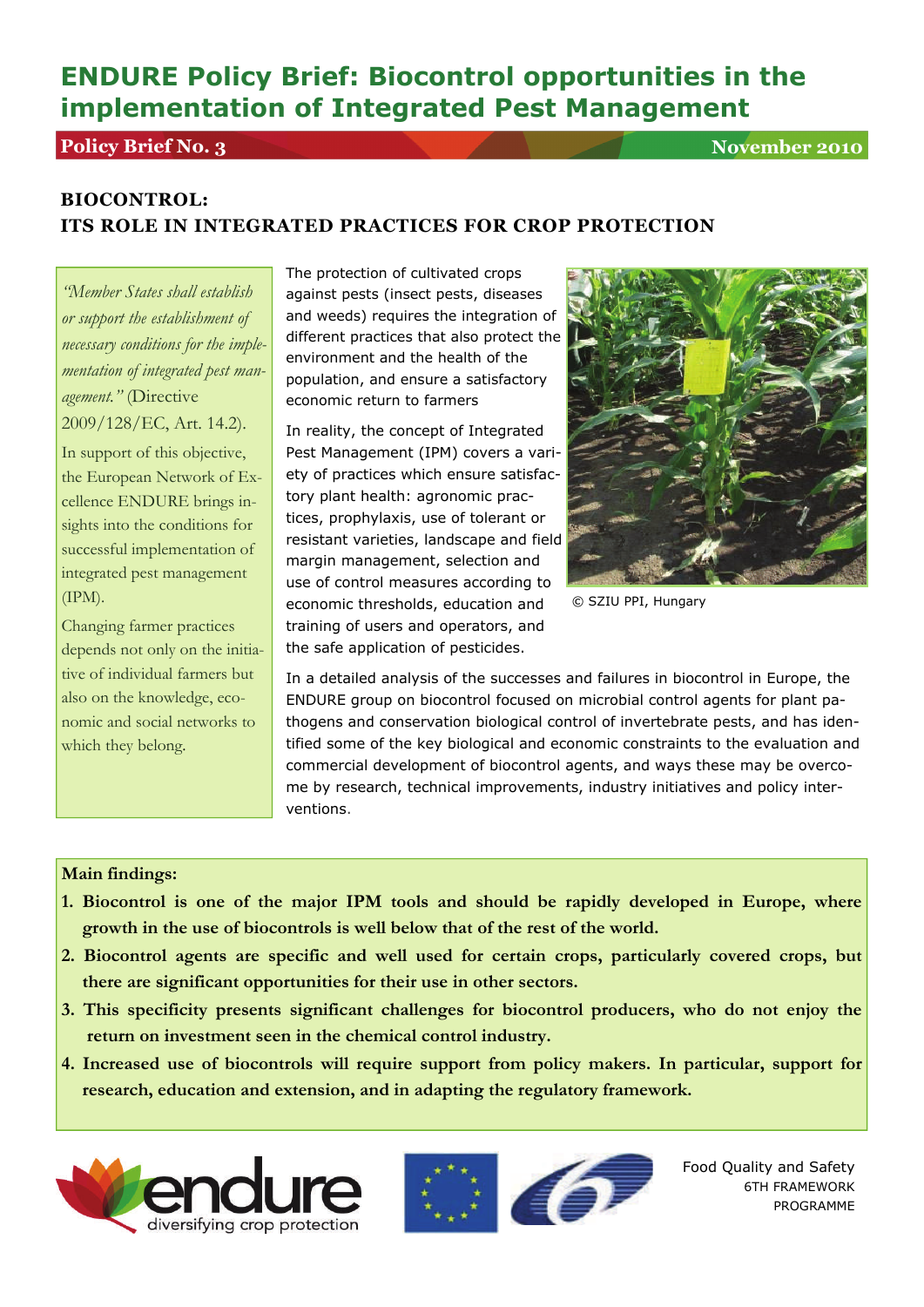## **Policy Brief No. 3** November 2010

"IPM requires the implementation of practices adapted to regions, ecological conditions, crops and economic situations, and must take into consideration the crop protection practices already in local use"

#### **1. Biocontrol in Europe**

In the UK, arable farmers use different tools as part of Entry-Level Stewardship and agri–environmental programmes combined with the IPM concept, but according to the survey they express strong support for future adoption of biocontrol measures, including, for example, pheromone monitoring, using variety mixtures, introducing predators, pheromone control and using trap crops (see Figure 1).



**Figure 1: Survey crop protection practices in 571 arable farms in UK. Source: J. W. Gowin, Newcas-**

Elsewhere in Europe, IPM practices are being adopted with the same intensity in similar cropping conditions, and we can observe:

- With the use of chemical pesticides considered excessive, prophylaxis, education and training of users, use of decision support tools and, naturally, biocontrol agents (only 3% of the market) need to be strongly reinforced.
- Because the increased use of mechanisation on large plots eliminated unplanted areas and borders, more attention should also be given to landscape management in order to create refuges or safeguard biodiversity.
- In general it is also considered that farmers have adopted satisfactory cultural practices, though substantial improvements can be achieved in several regions (notably some Mediterranean and new Member States).

### **Recommended measures to better implement IPM**

- Take heed of crop rotation to avoid the presence of soil pathogens for the crop to be planted. If possible, use a decision support system (DSS) based on soil sampling to control the pathogen-free status of the soil
- Start with healthy planting material
- Give preference to the use of preventive methods
- Give preference to the use of resistant planting material
- General adoption of landscape management in order to build up refuges for beneficials (conservation biocontrol), to reduce erosion etc.
- Use of forecasting models and decision support tools
- Strong reduction in the use of chemical pesticides
- Development and promotion of biocontrol
- Education and training of farmers and others involved in crop protection

"IPM requires the use of several tools, preventive and curative. They should lead to the reduction of chemical pesticide use and the promotion of biocontrol systems."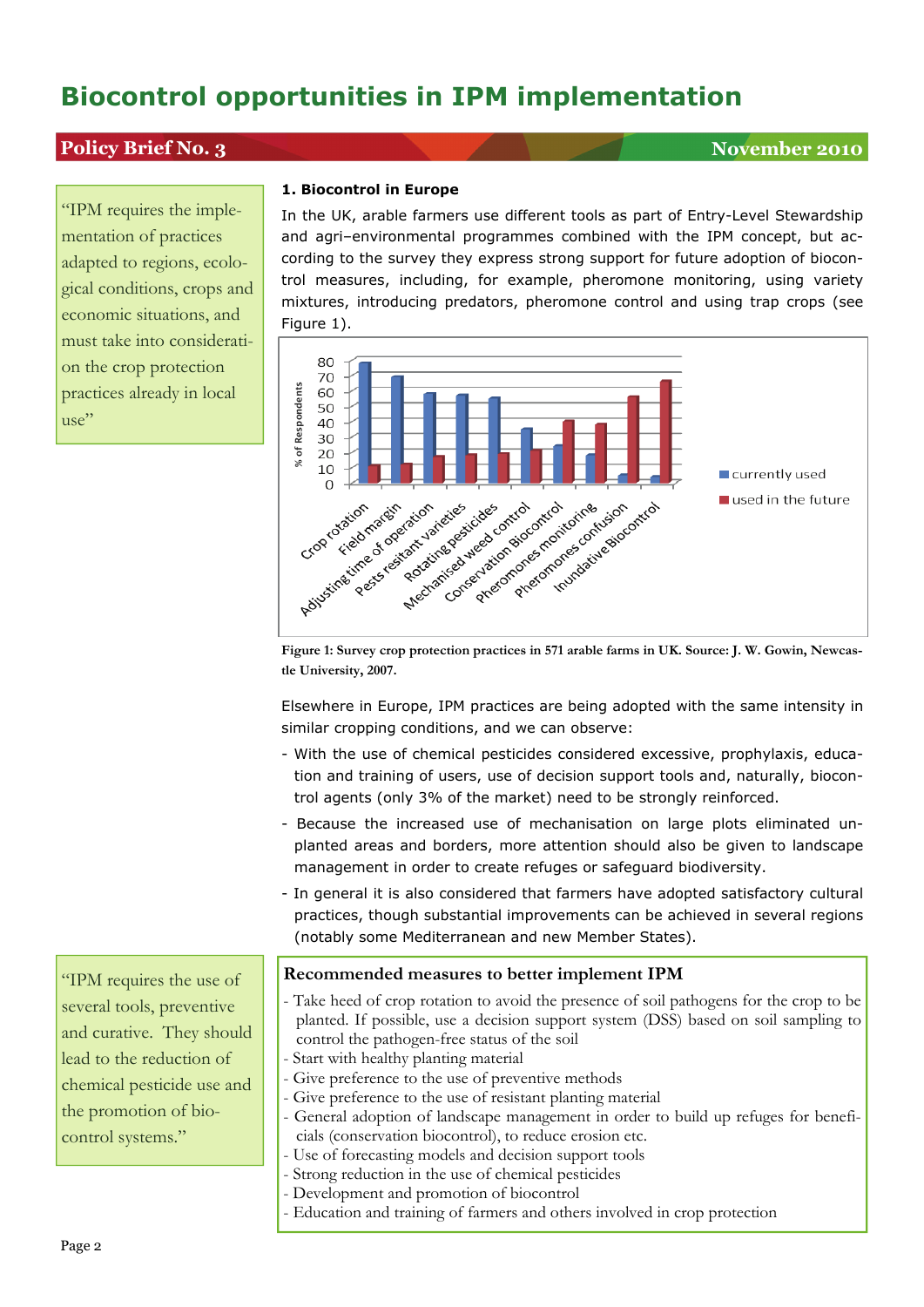## **Policy Brief No. 3** November 2010

"Biocontrol is one of the major IPM tools and therefore requires rapid development in Europe. Contrary to other parts of the world, regulatory and political conditions in Europe create important obstacles for the development of biocontrol"

### **2. Biocontrol and biological control agents (BCAs)**

In contrast to the past, when farmers tried to eradicate pests with synthetic chemical pesticides, biocontrol aims to best exploit the use of biodiversity, promoting the natural interaction between living organisms, natural extracts and bioactive molecules, ultimately ensuring the health of the plants. Although a few BCAs have a curative effect (for example, *Bacillus thuringiensis* against insect pests) most should be used as preventive methods. The basic strategies are:

**Augmentative/inundative biological control:** Beneficial invertebrates or micro-organisms are periodically released in order to colonise and suppress specific pests. Bio-active molecules such as insect pheromones, kairomones or low-risk natural extracts are also considered in biocontrol strategies.

**Classical (also 'importation') biological control:** Intentional introduction of exotic BCAs for permanent establishment and long-term pest control.

**Conservation biological control:** Maintenance or manipulation of the environment to enhance the survival, fecundity, longevity, and behaviour of natural enemies to increase their effectiveness.

#### **3. Biocontrol situation in 2010 and prospects for the future**

An ENDURE research team dedicated to the exploitation of natural biological processes has produced a comprehensive study ("Review of factors influencing the success or failure of biocontrol and recommended orientation for new R&D projects") with the following findings on the biocontrol market:

- Total sales in Europe in 2008 were €204m (3% of the total plant protection market) (Figure 2).

- Biological control agents (BCAs) are mostly used in protected crops and to a much lesser extent in fruit crops and grapevine.

- The worldwide biocontrol market continues to grow by 15% per year and should reach €7bn in 2020 (Figure 3).

- However, under prevailing conditions growth is predicted to be much slower in Europe, with growth of 4%, creating a market worth only €300m in 2020 if the obstacles identified in this Policy Brief are not overcome.



**Above: Figure 2: Sales of BCAs in Europe (2008). Source: EN-DURE. Below: Figure 3: Evolution of world sales ofchemical pesticides and biologicals. Source: IBMA**.

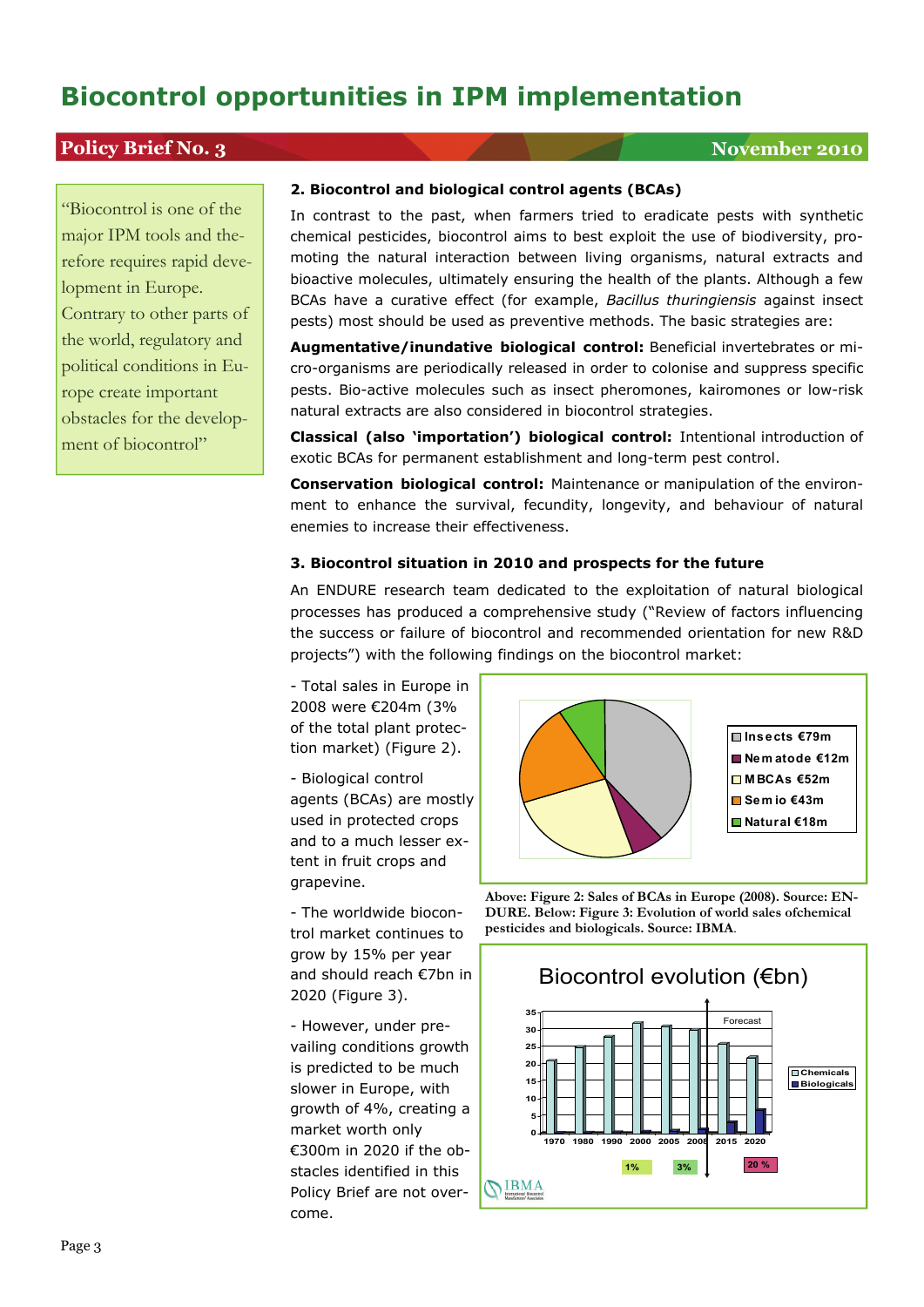## **Policy Brief No. 3** November 2010

"Safety for public health and the environment are the major benefits attached to semiochemicals and biocontrol agents."

#### **4. Identified obstacles**

#### **A. Few research results are transmitted into practice**

For 50 years, research institutions and academia have identified a huge quantity of biologicals and demonstrated their potential interest. These results have been the subject of publications in scientific journals, but most of them concerned small or niche markets and very few have been put into practice. There remain many important gaps to be filled in order to address the most important pests.

|                             | <b>Toxicity</b> | <b>Environ-</b><br>ment | <b>Efficac-</b><br>ity | Ease of<br>use | <b>Economy</b> | <b>Societal</b><br>benefits |
|-----------------------------|-----------------|-------------------------|------------------------|----------------|----------------|-----------------------------|
| Micro<br>biologicals        | <b>XXXX</b>     | <b>XXXX</b>             | <b>XXX</b>             | <b>XX</b>      | <b>XX</b>      | <b>XXXX</b>                 |
| <b>Macro</b><br>biologicals | <b>XXXX</b>     | <b>XXX</b>              | <b>XX</b>              | <b>XX</b>      | <b>XX</b>      | <b>XXX</b>                  |
| Semio-<br>chemicals         | <b>XXXX</b>     | <b>XXXX</b>             | <b>XXXX</b>            | <b>XXXX</b>    | <b>XXXX</b>    | <b>XXXX</b>                 |
| <b>Botanicals</b>           | <b>XX</b>       | <b>XX</b>               | <b>XXX</b>             | <b>XXXX</b>    | <b>XXX</b>     | <b>XXX</b>                  |
| Synthetic<br>pesticides     | x               | x                       | <b>XXXX</b>            | <b>XXXX</b>    | <b>XXXX</b>    | <b>XX</b>                   |

**Table 1: Comparative performance of biologicals (x=low performance, xxxxx=high performance. Source: IBMA**.

### **C. Discovery of BCAs of scientific interest without commercial perspectives**

The ENDURE Deliverable "Guidelines for the screening of new microbial biocontrol agents for commercial use", revealed that many scientific investigations have been made by public research organisations with little heed to their practical use. To enable their economic potential to be assessed, it is important to screen potential biocontrol agents for commercial exploitation. Similar to chemical pesticides, a screening system should be used which, early enough, considers the economic, technical and legal requirements which will enable their production, commercialisation and use.

#### **D. Formulation and delivery technologies**

This aspect is often neglected. Biocontrol agents, especially living organisms, need a specific and careful delivery system unlike that used for chemical pesticides.

#### **E. BCAs are specific and cannot cover all crop protection needs in Europe**

Some very important opportunities can be quantified, but many crops and problems remain to be tackled (see Table 2 on page 5). Biologicals are available and adopted in several sectors, such as the control of pests and diseases in covered crops or sex confusion of codling moth in orchards, but in other sectors crop protection needs are not currently met. This, however, can be addressed by one of the virtues of IPM: one can use the best of what is available and request R&D to © WUR, Netherlands search for what is missing.

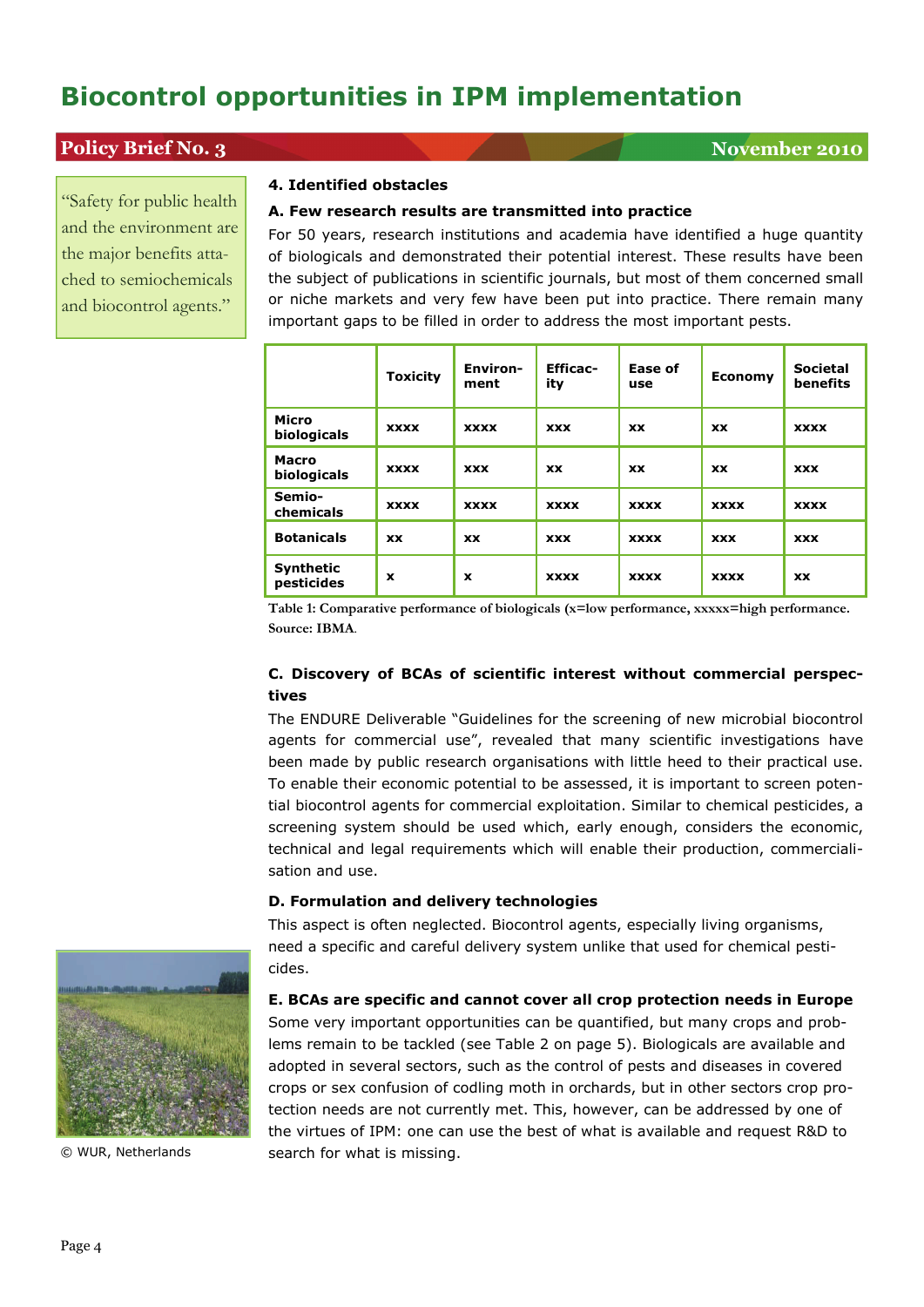## **Policy Brief No. 3** November 2010

"The development and commercial success of biocontrol agents is constrained by the size of the companies involved and the fact it is a young, relatively undeveloped market"

#### **F. Regulation of BCAs**

While EU and national policies clearly support the replacement of chemical pesticides with biologicals, the current regulations for BCAs are not well adapted. Adapting authorisation procedures for BCAs could promote the development efforts of the companies involved (mostly small and medium size enterprises). Currently, these companies often find investment difficult because of the relatively small target market. Currently already available or identified solutions in biocontrol for wider implementation are listed in Table 2.



© ECOGEN, Italy

| Crop             | <b>Problem</b>                 | <b>PPP</b> used         | <b>Identified opportunites with BCAs</b> |              |                     |                 |
|------------------|--------------------------------|-------------------------|------------------------------------------|--------------|---------------------|-----------------|
|                  |                                | (tonnes Ai)             | $(X = low - XXX = high)$                 |              |                     |                 |
|                  |                                | <b>Eurostat</b><br>2005 | <b>MBCAs</b>                             | <b>IBCAs</b> | Semio-<br>chemicals | <b>Naturals</b> |
| <b>Cereals</b>   | Soil-borne dis-<br>eases       |                         | XX                                       |              |                     | X               |
|                  | <b>Foliar diseases</b>         | 52,000                  | <b>XXX</b>                               |              |                     | XXX             |
|                  | <b>Pests</b>                   |                         | <b>X</b>                                 | <b>XX</b>    | <b>XXX</b>          | <b>XX</b>       |
|                  | Weeds                          |                         | X<br>dicots                              | X            |                     | X               |
| <b>Maize</b>     | Pests                          |                         | <b>XX</b>                                | <b>XXX</b>   |                     | <b>X</b>        |
|                  | <b>Diseases</b>                | 17,500                  | <b>X</b>                                 |              |                     | <b>XX</b>       |
|                  | Weeds                          |                         | <b>X</b>                                 | X            |                     | X               |
| <b>Potatoes</b>  | <b>Diseases</b>                |                         | <b>XXX</b>                               |              |                     | <b>XX</b>       |
|                  | Weeds                          | 10,000                  | X                                        |              |                     | X               |
| <b>Orchards</b>  | <b>Fungal diseases</b>         |                         | XX                                       |              |                     | <b>XX</b>       |
|                  | <b>Bacterial dis-</b><br>eases | 18,000                  | <b>XXX</b>                               |              |                     | XX              |
|                  | Pests                          |                         | x                                        | x            | <b>XXX</b>          | <b>XX</b>       |
|                  | Weeds                          |                         | <b>XXX</b>                               |              |                     | X               |
| <b>Grapevine</b> | <b>Pests</b>                   |                         | <b>X</b>                                 | <b>X</b>     | <b>XXX</b>          | <b>XXX</b>      |
|                  | <b>Diseases</b>                | 116,000                 | XXX                                      |              |                     | <b>XXX</b>      |
|                  | Weeds                          |                         | <b>X</b>                                 |              |                     | x               |
| Covered<br>crops | <b>Insects</b>                 | 3,000                   | XXX                                      | <b>XXX</b>   | <b>XXX</b>          | XXX             |
|                  | <b>Diseases</b>                |                         | XXX                                      |              |                     | XXX             |

**Table 2: Current (2010) opportunities for BCAs on the EU's most important crops. Source: Agridata, Qualitative Survey on Plant Protection in Europe, 2009.** 

#### **G. Technical support, extension and education**

Staff in technical institutions may currently find it easier and more rewarding to promote chemical pesticides. Therefore extension services have very little support for the promotion of biological and farmers have very little information and education.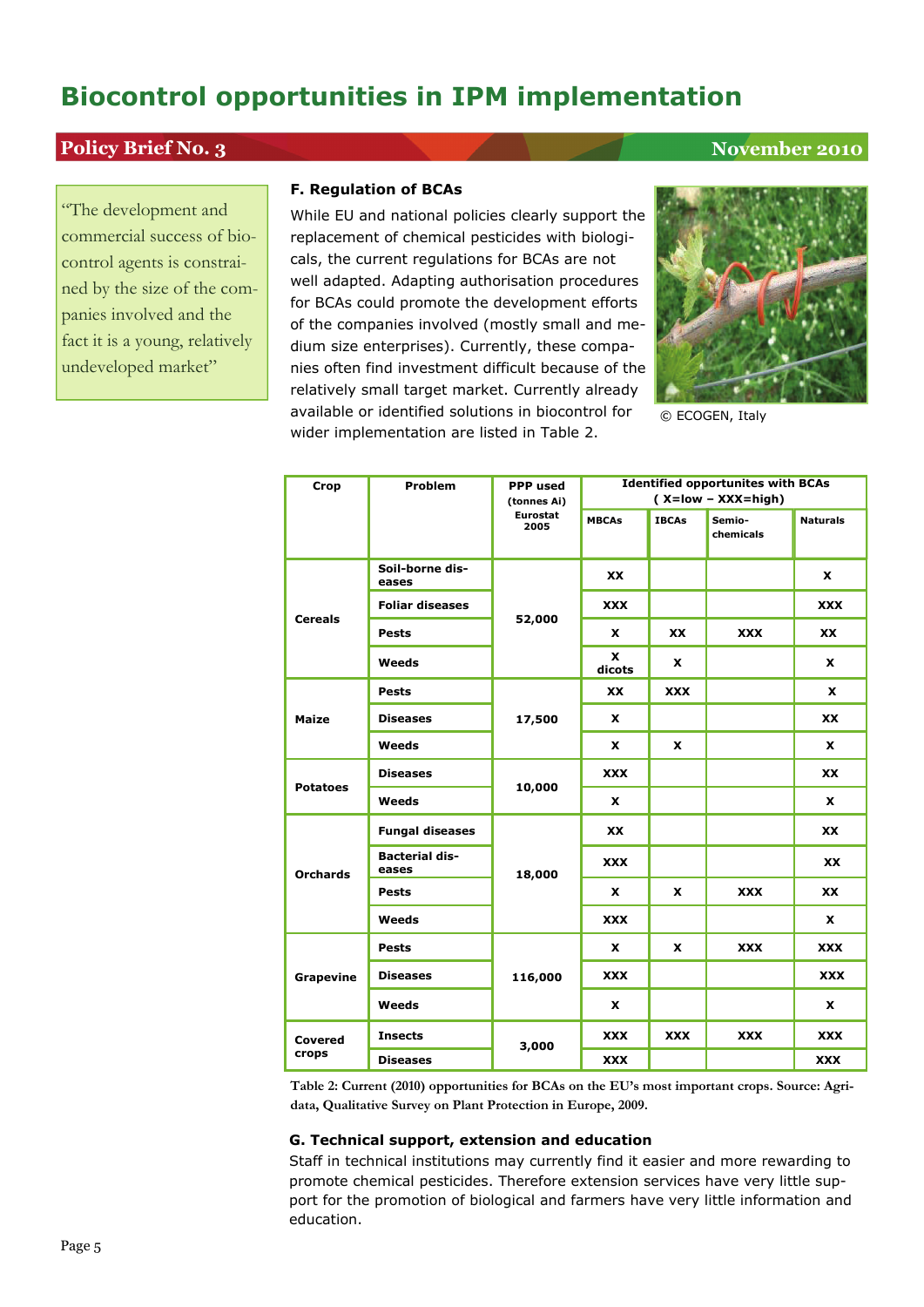## **Policy Brief No. 3** November 2010

"Due to the high specificity of biologicals, the size of the target markets is a critical factor and the anticipated return on investment is lower than in the conventional plant protection industry"

#### **H. Industry perspectives**

The biocontrol business is mostly in the hands of small and often very small companies. A few have reached a size which enables them to produce and sell their products with a reasonable return (economies of scale). Some are daughter companies of larger firms (mostly Japanese). More recently, large chemical companies such as Bayer, BASF and Syngenta have begun to reinvestigate biologicals



© Biotop, France.

which can be integrated into IPM programmes. Due to the high specificity of biologicals, the size of the target markets is a critical factor and the anticipated return on investment is lower than in the conventional plant protection industry. Comparing estimated production and other costs relative to the sales value at plateau level, highlights large differences between chemical pesticides and microbial biocontrol agents. The gap between the two in terms of estimated profit is nearly 10-fold in favour of chemical pesticide (see Table 3 ).

|                                                                  | <b>Chemicals</b> | <b>MBCAs</b> |
|------------------------------------------------------------------|------------------|--------------|
| Earnings before investments, taxes and amor-<br>tisation (EBITA) | 54               | 14           |
| Profit after taxes, provisions and amortisation                  | 18               |              |

**Table 3: Earnings and profit: comparison between chemicals and microbial BCAs (expressed as percentage of the sales value of the commercial product). Source: ENDURE DR4.7.**

#### **5. Benefits of biocontrol**

The use of biocontrol provides substantial benefits which justify the efforts needed for their adoption.

- Generally very low human toxicity
- Environmentally friendly
- Insignificant or no residues in the food
- Enables pesticide use to be reduced
- In several cases, provides economic performance similar to or better than chemical pesticides (see Table 4 )

|                              | <b>Confusion</b> | <b>Insecticides</b> |
|------------------------------|------------------|---------------------|
| <b>Number of treatments</b>  | 2                | 5                   |
| <b>Product costs</b>         | 145              | 325                 |
| <b>Manpower</b>              | 79               | 96                  |
| <b>Amortisation material</b> | 41               | 205                 |
| Fuel/energy (direct)         | 16               | 8                   |
| <b>TOTAL</b>                 | 281              | 634                 |

**Table 4: Economic balance of pheromone sex confusion technique versus inseticide to control Cochylis and Endemis in a vineyard in Champagne, France. Figures are annual and expressed in €/ha. Source: Auge Fils, Reims, France.**